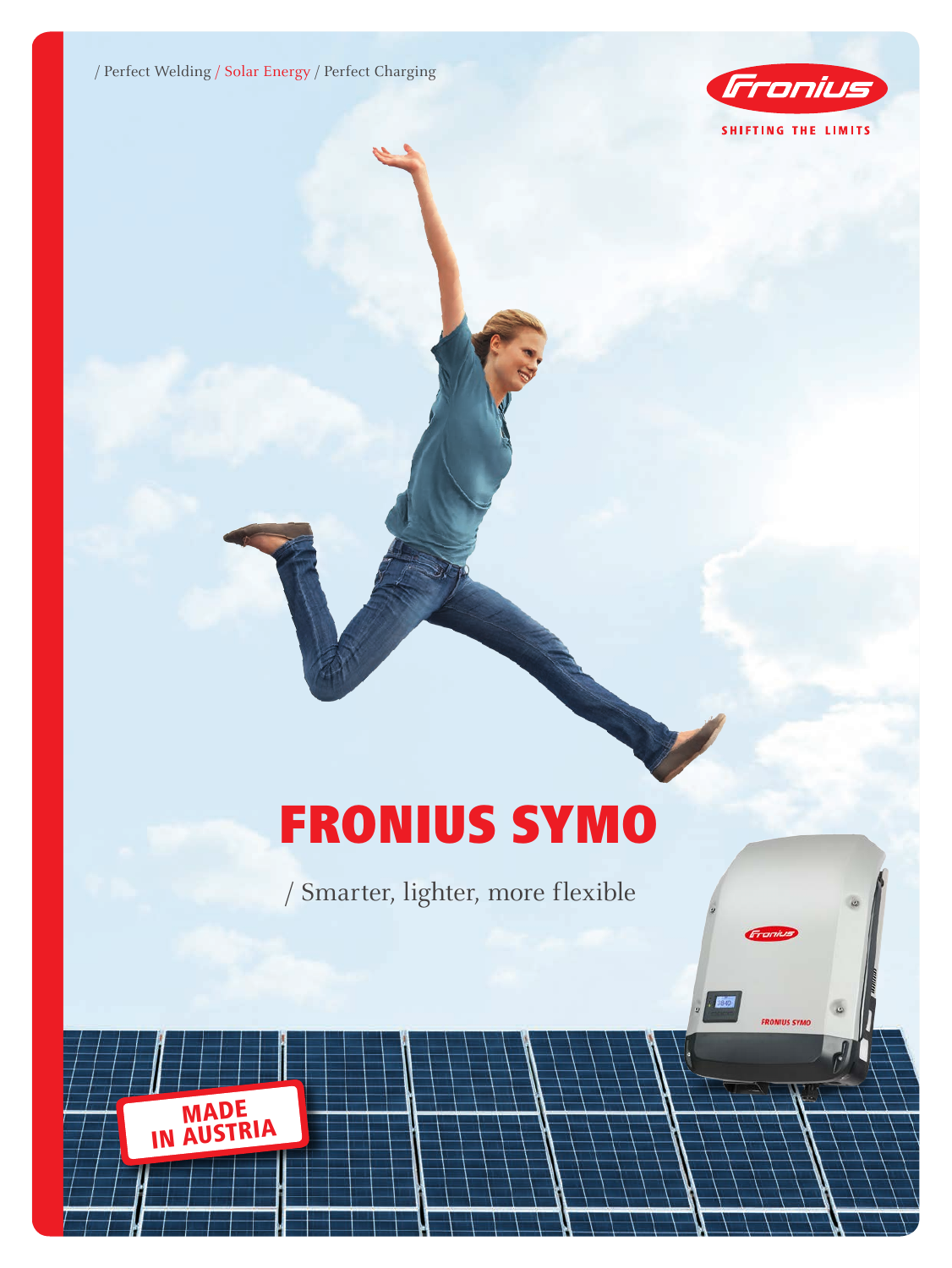# FRONIUS SYMO TRANSFORMERLESS INVERTER

/ State-of-the-art three-phase technology / Available in power categories 3.0 - 20.0 kW



3.0 - 8.2 kW 10.0 - 20.0 kW

## SMARTER, LIGHTER, MORE FLEXIBLE

/ The Fronius Symo's ability to communicate with the user, the PV system and the grid makes it one of the smartest inverters available. With the Fronius SnapINverter design it is also one of the lightest and easiest to install. The wide input voltage range and two MPP trackers ensure super design flexibility. Boasting power categories ranging from 3.0 to 20.0 kW, the transformerless Fronius Symo is the three-phase inverter for systems of every size.



#### SMARTER: WLAN SYSTEM MONITORING

/ The Fronius Symo efficiently meets every home owners data communication and system monitoring needs. An integrated datamanager ensures easy connection to the internet via WLAN or Ethernet.<sup>1</sup> Keep an eye on your yield using your PC, smartphone or tablet without any extra cost.



**/ Monitor your system from anywhere in the world / Optimise self-consumption by visualizing your production / Real time system status alerts via email and SMS**



#### SMARTER: ENERGY MANAGEMENT FUNCTION

/ With an integrated energy management function, the Fronius Symo provides a solution for optimising private consumption of self-generated solar-power. The energy management function allows power to be directed to a specific electrical appliance<sup>2</sup>, fast-tracking your payback.



<sup>1</sup> Also available in light version without integrated Fronius Datamanager<br><sup>2</sup> Functionality of the energy management relay depends on the type of appliance utilized. For more information please contact pv-support-australi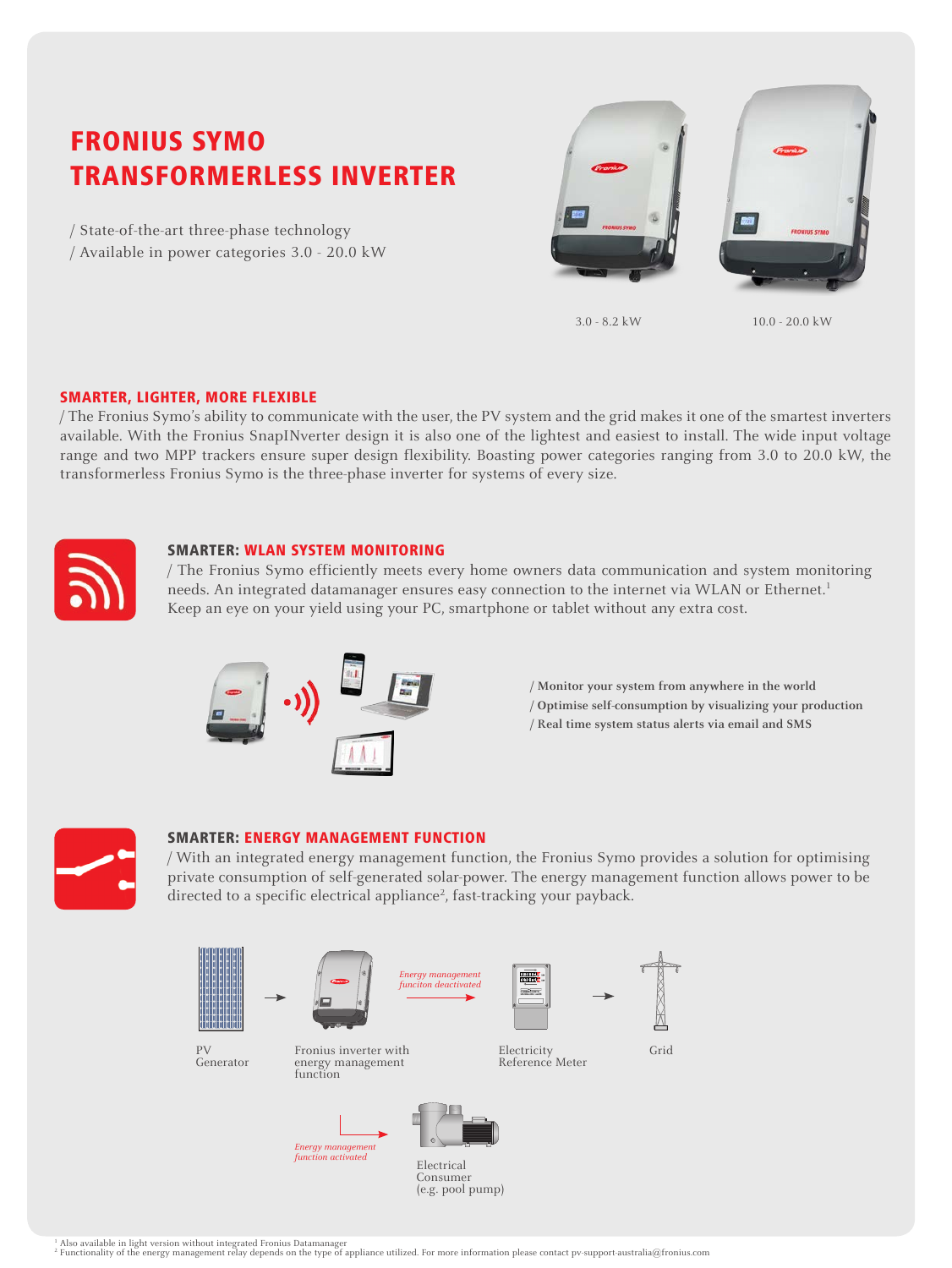

# SMARTER: SMART GRID READY

/ As the number of decentralised energy generators rises, so too does the need for an intelligent power grid. In the near future grid operators will impose new requirements on local generators such as photovoltaic systems - requirements the Fronius Symo already meets today.



**/ Future-proof**

- **/ Meets present & future grid connection requirements**
- **/ Helps to support and improve grid stability**



# SMARTER: OPEN DATA COMMUNICATION

/ It is easy to connect Fronius inverters to components from third party suppliers. The open SunSpec Modbus TCP and JSON protocols provide a simple way of establishing a data connection to other systems such as BMS, SCADA and home automation.



# LIGHTER: SNAPINVERTER

/ The Fronius Symo is up to 46% lighter than comparable inverters. This, in combination with the Fronius SnapINverter design, allows for quick & easy installation. The SnapINverter design features an AS/NZS 4777 & 5033 compliant integrated DC isolator which saves time & cost as no additional external DC isolator adjacent to the inverter is required.



**/ Light weight / Lower installation cost / Quick installation / Easy servicing / AS/NZS 4777 & 5033 compliant DC isolator**



## MORE FLEXIBLE: SUPERFLEX TECHNOLOGY

/ Fronius Superflex technology makes designing a PV system easier than ever. The low starting and very broad voltage range of the two MPPTs allows connection of highly asymmetric configurations. This enables the designer to solve most shading issues, in some cases even a 1:9 ratio between MPPT1 and MPPT2 is possible.



**/ High design flexibility / Most module configurations can be used / Optimised performance for shading**